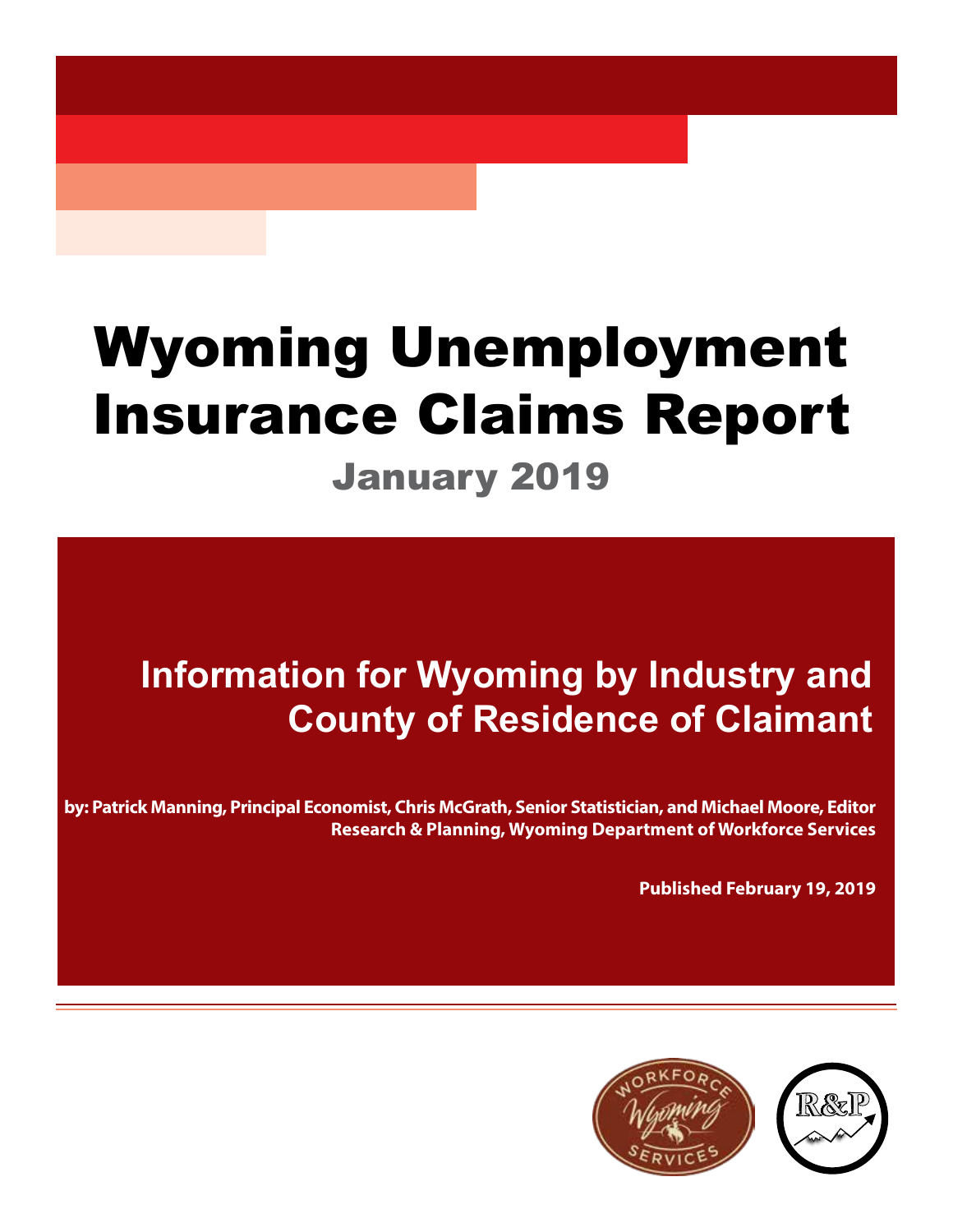## Wyoming Unemployment Insurance Claims Report, January 2019

## **Information for Wyoming by Industry and County of Residence of Claimant**

#### **Wyoming Department of Workforce Services**

John Cox, Director

#### **Research & Planning**

Tony Glover, Manager Carola Cowan, Bureau of Labor Statistics Programs Supervisor

#### **Prepared by:**

Patrick Manning, Principal Economist Christine McGrath, Senior Statistician Michael Moore, Editor

#### **Editorial Committee:**

David Bullard, Phil Ellsworth, Katelynd Faler, Matthew Halama, Chris McGrath, Michael Moore, Aubrey Kofoed, and Carol Toups

#### **Published February 19, 2019.**

©2019 by the Wyoming Department of Workforce Services, Research & Planning

#### **Department of Workforce Services Nondiscrimination Statement**

The Department of Workforce Services does not discriminate on the basis of race, color, religion, national origin, sex, age, or disability. It is our intention that all individuals seeking services from our agency be given equal opportunity and that eligibility decisions be based upon applicable statutes, rules, and regulations.

#### **Research & Planning**

P.O. Box 2760 Casper, WY 82602 Phone: (307) 473-3807 Fax: (307) 473-3834

**R&P Website:** https://doe.state.wy.us/LMI/ **Unemployment Insurance Claims:** https://doe.state.wy.us/LMI/ui.htm **URL for this report:** https://doe.state.wy.us/LMI/UI/UI\_Claims\_0119.pdf

**"Your Source for Wyoming Labor Market Information"**

#### **Who We Are**

Research & Planning (R&P) functions as an exclusively statistical entity within the Wyoming Department of Workforce Services. R&P collects, analyzes, and publishes timely and accurate labor market information (LMI) meeting established

statistical standards. We work to make the labor market more efficient by providing the public and the public's representatives with the information needed for evidencebased, informed decision making.

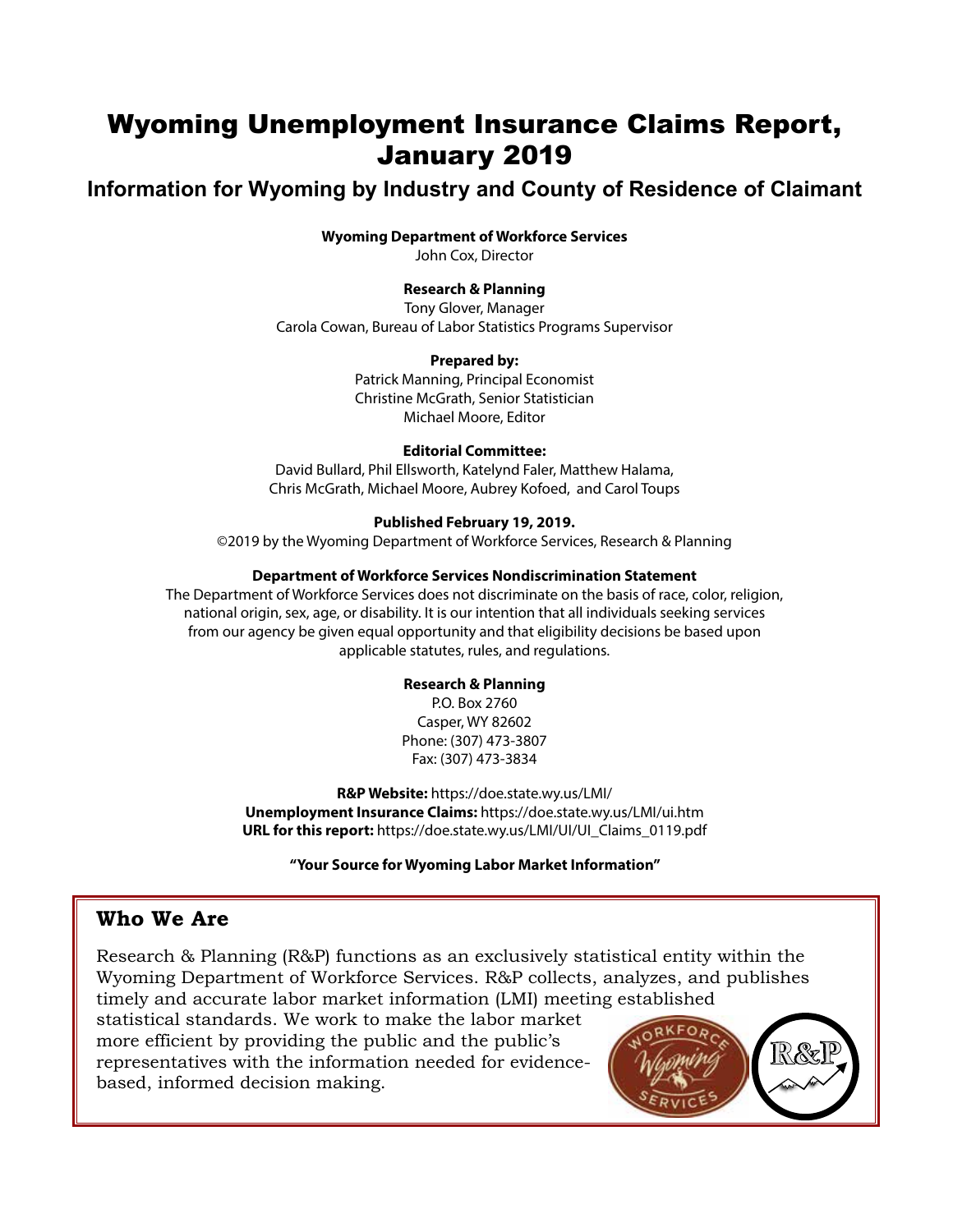**Wyoming Unemployment Insurance Claims Report, January 2019 Initial Federal Government Claims Increase 261%** 

*by: Patrick Manning, Principal Economist, and Michael Moore, Editor*

The total number of<br>
initial Unemploymer<br>
Insurance (UI) claim<br>
in Wyoming increased by initial Unemployment Insurance (UI) claims 0.6% from January 2018 to January 2019, marking the first over-the-year increase in initial claims in more than two years. The increase was largely the result of a 261.2% increase in initial claims in federal government, which was due in part to the federal government shutdown that lasted from December 22, 2018, to January 25, 2019. Furloughed federal workers were eligible to file for UI benefits in Wyoming<sup>1</sup>.

#### **Initial Claims**

Most industries experienced an over-the-year decrease in initial claims, including construction (-113 claims, or -11.2%) and trade, transportation, warehousing, & utilities (-111, or -30.0%). Initial claims increased for other sectors, including information (six claims, or 50.0%) and other services, except public administration (three claims, or 9.4%).

At the county level, initial claims decreased in 10 counties and increased in 13. The largest decreases were seen in Laramie (-55, or

U.S. Office of Personnel Management. (2018, December). Pay & leave furlough guideline. Retrieved February 12, 2018, from https:// tinyurl.com/wyui0119

-13.3%) and Campbell (-52, or -25.1%) counties, while the largest increases were seen in Natrona (29, or 7.7%), Park (28, or 18.1%) and Sweetwater (25, or 15.4%) counties.

#### **Continued Claims**

The total number of unique claimants with continued claims decreased by 730 individuals (-14.4%) from January 2018 to January 2019. Total continued weeks claimed decreased by 3,679 weeks (-18.4%). Benefit exhaustions increased by 200 individuals (71.7%), as 11.1% of all claimants exhausted their UI benefits.

Most industries saw an over-the-year decrease in continued weeks claimed,

including construction (-1,736 weeks, or -25.6%); trade, transportation, warehousing, & utilities (-693, or -31.8%); and leisure & hospitality (-534, or -23.6%), among others. Over-the-year increases were seen in federal government (586 weeks, or 56.3%), information (50, or 51.0%), and mining (49, or 7.7%).

At the county level, the largest decreases were seen in Wyoming's most populous counties, including Natrona (-736, or -26.0%), Laramie (-656, or -23.1%), and Sheridan (-408, or -33.3%) counties. Increases were seen in six counties, including Sweetwater (23, or 2.1%), Hot Springs (17, or 16.8%), and Big Horn (15, or 4.5%) counties.



**Figure 1: Total Number of New Initial Unemployment Insurance Claims for Federal, State, and Local Government in Wyoming, January 2018 to January 2019**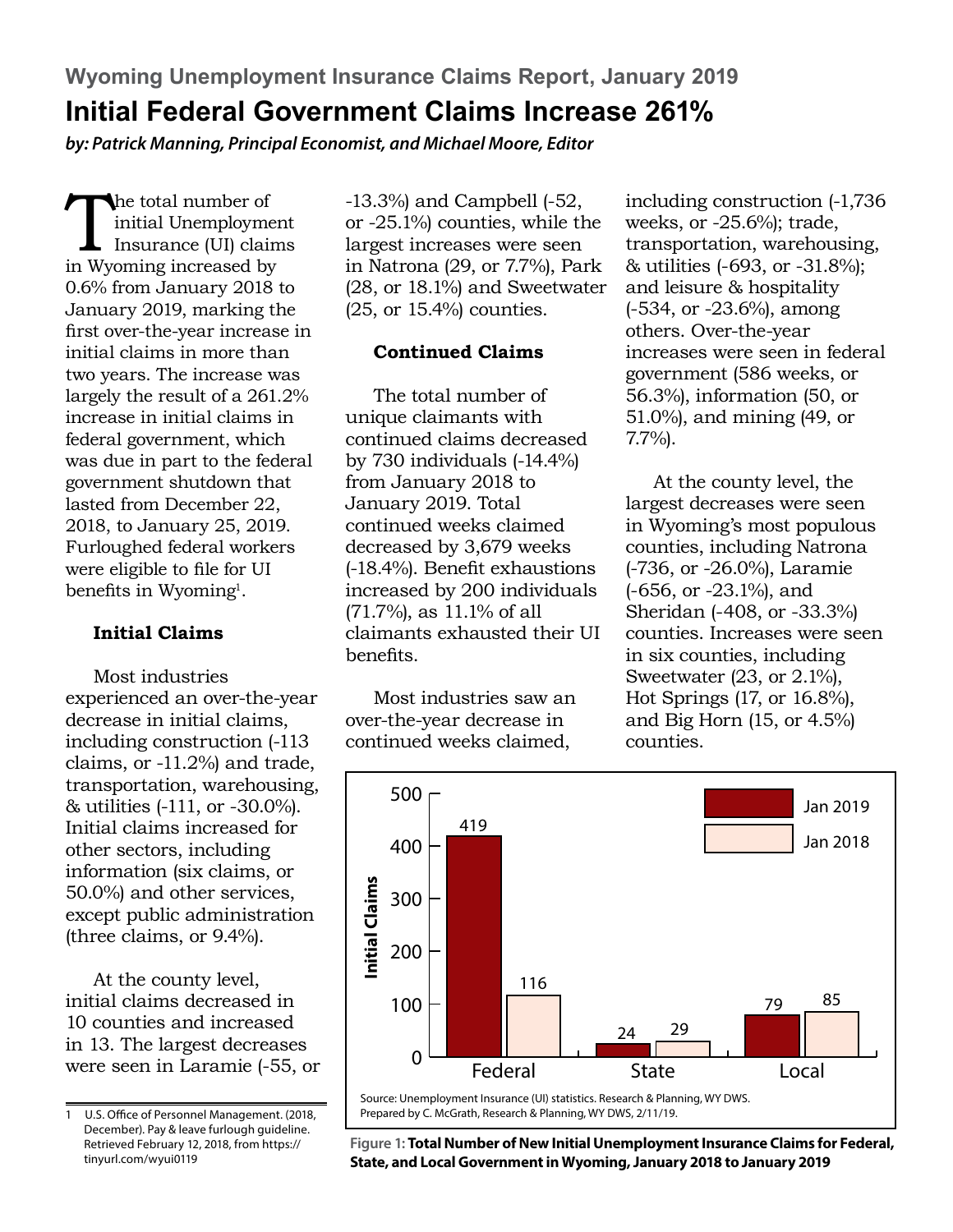|                                                                                  |               |                                 |                | Percent Change<br><b>Claims Filed</b> |                         | <b>Difference</b>       |
|----------------------------------------------------------------------------------|---------------|---------------------------------|----------------|---------------------------------------|-------------------------|-------------------------|
| <b>Wyoming Statewide</b>                                                         | <u>Jan-19</u> | <b>Claims Filed</b><br>$Dec-18$ | <u>Jan-18</u>  | Jan-19<br>$Dec-18$                    | Jan-19<br><u>Jan-18</u> | <u>Jan-19</u><br>Jan-18 |
| <b>Total Claims Filed</b>                                                        | 2,791         | 2,291                           | 2,773          | 21.8                                  | 0.6                     | 18                      |
| <b>Goods-Producing</b>                                                           | 1,142         | 1,215                           | 1,260          | $-6.0$                                | $-9.4$                  | $-118$                  |
| Natural Resources and Mining (11,21)                                             | 134           | 113                             | 146            | 18.6                                  | $-8.2$                  | $-12$                   |
| Mining $(21)$                                                                    | 120           | 98                              | 118            | 22.4                                  | 1.7                     | $\overline{2}$          |
| Oil & Gas Extraction (211)                                                       | 6             | 6                               | $\,6$          | 0.0                                   | 0.0                     | $\mathbf 0$             |
| Construction (23)                                                                | 894           | 1,029                           | 1,007          | $-13.1$                               | $-11.2$                 | $-113$                  |
| Manufacturing (31 - 33)                                                          | 112           | 72                              | 105            | 55.6                                  | 6.7                     | $\overline{7}$          |
| <b>Service-Providing</b>                                                         | 890           | 752                             | 1,084          | 18.4                                  | $-17.9$                 | $-194$                  |
| Trade, Transportation, and Utilities (22,42,44-45,48-49)                         | 259           | 183                             | 370            | 41.5                                  | $-30.0$                 | $-111$                  |
| Wholesale Trade (42)                                                             | 29            | 30                              | 52             | $-3.3$                                | $-44.2$                 | $-23$                   |
| Retail Trade (44 - 45)<br>Transportation, Warehousing and Utilities (22,48 - 49) | 148<br>82     | 90<br>63                        | 181<br>137     | 64.4<br>30.2                          | $-18.2$<br>$-40.1$      | $-33$<br>$-55$          |
| Information (51)                                                                 | 18            | 16                              | 12             | 12.5                                  | 50.0                    | 6                       |
| Financial Activities (52, 53)                                                    | 37            | 19                              | 45             | 94.7                                  | $-17.8$                 | -8                      |
| Professional and Business Services (54 - 56)                                     | 252           | 271                             | 288            | $-7.0$                                | $-12.5$                 | $-36$                   |
| Educational and Health Services (61 - 62)                                        | 89            | 65                              | 102            | 36.9                                  | $-12.7$                 | $-13$                   |
| Leisure and Hospitality (71 - 72)                                                | 193           | 156                             | 228            | 23.7                                  | $-15.4$                 | $-35$                   |
| Other Services, except Public Admin. (81)                                        | 35            | 36                              | 32             | $-2.8$                                | 9.4                     | 3                       |
| <b>Government</b>                                                                | 523           | 119                             | 231            | 339.5                                 | 126.4                   | 292                     |
| <b>Federal Government</b>                                                        | 419           | 55                              | 116            | 661.8                                 | 261.2                   | 303                     |
| <b>State Government</b>                                                          | 24            | 9                               | 29             | 166.7                                 | $-17.2$                 | $-5$                    |
| <b>Local Government</b>                                                          | 79            | 54                              | 85             | 46.3                                  | $-7.1$                  | -6                      |
| <b>Local Education</b>                                                           | 9             | 8                               | 19             | 12.5                                  | $-52.6$                 | $-10$                   |
| <b>Unclassified</b>                                                              | 236           | 204                             | 198            | 15.7                                  | 19.2                    | 38                      |
| <b>Laramie County (Place of Residence)</b>                                       |               |                                 |                |                                       |                         |                         |
| <b>Total Claims Filed</b>                                                        | 361           | 399                             | 416            | $-9.5$                                | $-13.2$                 | $-55$                   |
| <b>Goods-Producing</b>                                                           | 155           | 217                             | 195            | $-28.6$                               | $-20.5$                 | $-40$                   |
| Construction                                                                     | 143           | 207                             | 159            | $-30.9$                               | $-10.1$                 | $-16$                   |
| <b>Service-Providing</b>                                                         | 130           | 120                             | 187            | 8.3                                   | $-30.5$                 | $-57$                   |
| Trade, Transportation, and Utilities (22,42,44-45,48-49)                         | 32            | 34                              | 68             | $-5.9$                                | $-52.9$                 | $-36$                   |
| Financial Activities (52, 53)                                                    | 3             | $\mathbf{2}$                    | 9              | 50.0                                  | $-66.7$                 | -6                      |
| Professional and Business Services (54 - 56)                                     | 49            | 52                              | 56             | $-5.8$                                | $-12.5$                 | $-7$                    |
| Educational and Health Services (61 - 62)                                        | 18            | $\overline{7}$                  | 17             | 157.1                                 | 5.9                     | $\mathbf{1}$            |
| Leisure and Hospitality (71 - 72)                                                | 12            | 11                              | 22             | 9.1                                   | $-45.5$                 | $-10$                   |
| <b>Government</b>                                                                | 50            | 27                              | 19             | 85.2                                  | 163.2                   | 31                      |
| <b>Unclassified</b>                                                              | 24            | 34                              | 14             | $-29.4$                               | 71.4                    | 10                      |
| <b>Natrona County (Place of Residence)</b>                                       |               |                                 |                |                                       |                         |                         |
| <b>Total Claims Filed</b>                                                        | 398           | 351                             | 369            | 13.4                                  | 7.9                     | 29                      |
| <b>Goods-Producing</b>                                                           | 172           | 198                             | 157            | $-13.1$                               | 9.6                     | 15                      |
| Construction                                                                     | 141           | 169                             | 130            | $-16.6$                               | 8.5                     | 11                      |
| <b>Service-Providing</b>                                                         | 157           | 136                             | 193            | 15.4                                  | $-18.7$                 | $-36$                   |
| Trade, Transportation, and Utilities (22,42,44-45,48-49)                         | 49            | 42                              | 66             | 16.7                                  | $-25.8$                 | $-17$                   |
| Financial Activities (52, 53)<br>Professional and Business Services (54 - 56)    | 8<br>49       | 4<br>30                         | 9              | 100.0<br>63.3                         | $-11.1$<br>$-9.3$       | $-1$<br>$-5$            |
| Educational and Health Services (61 - 62)                                        | 21            | 17                              | 54<br>23       | 23.5                                  | $-8.7$                  | $-2$                    |
| Leisure and Hospitality (71 - 72)                                                | 14            | 30                              | 25             | $-53.3$                               | $-44.0$                 | $-11$                   |
| <b>Government</b>                                                                | 46            | $5\phantom{.0}$                 | 10             | 820.0                                 | 360.0                   | 36                      |
| <b>Unclassified</b>                                                              | 21            | 11                              | $\overline{7}$ | 90.9                                  | 200.0                   | 14                      |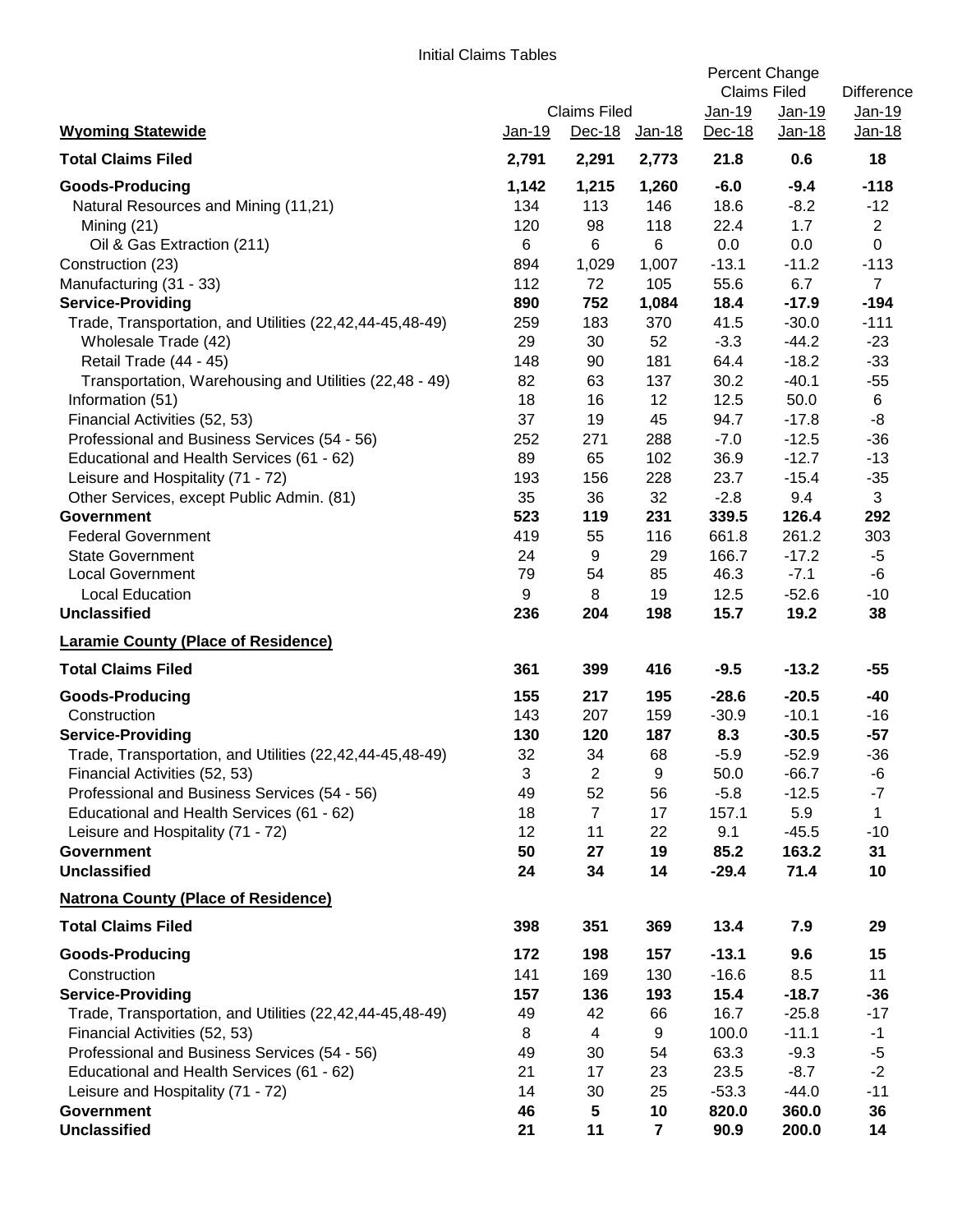### **Initial Unemployment Insurance Claims by Major Industry, January 2019**



#### **Initial Unemployment Insurance Claims by County of Residence, January 2019**



Source: Research & Planning, Wyoming Department of Workforce Services. Retrieved from http://doe.state.wy.us/LMI/ui.htm.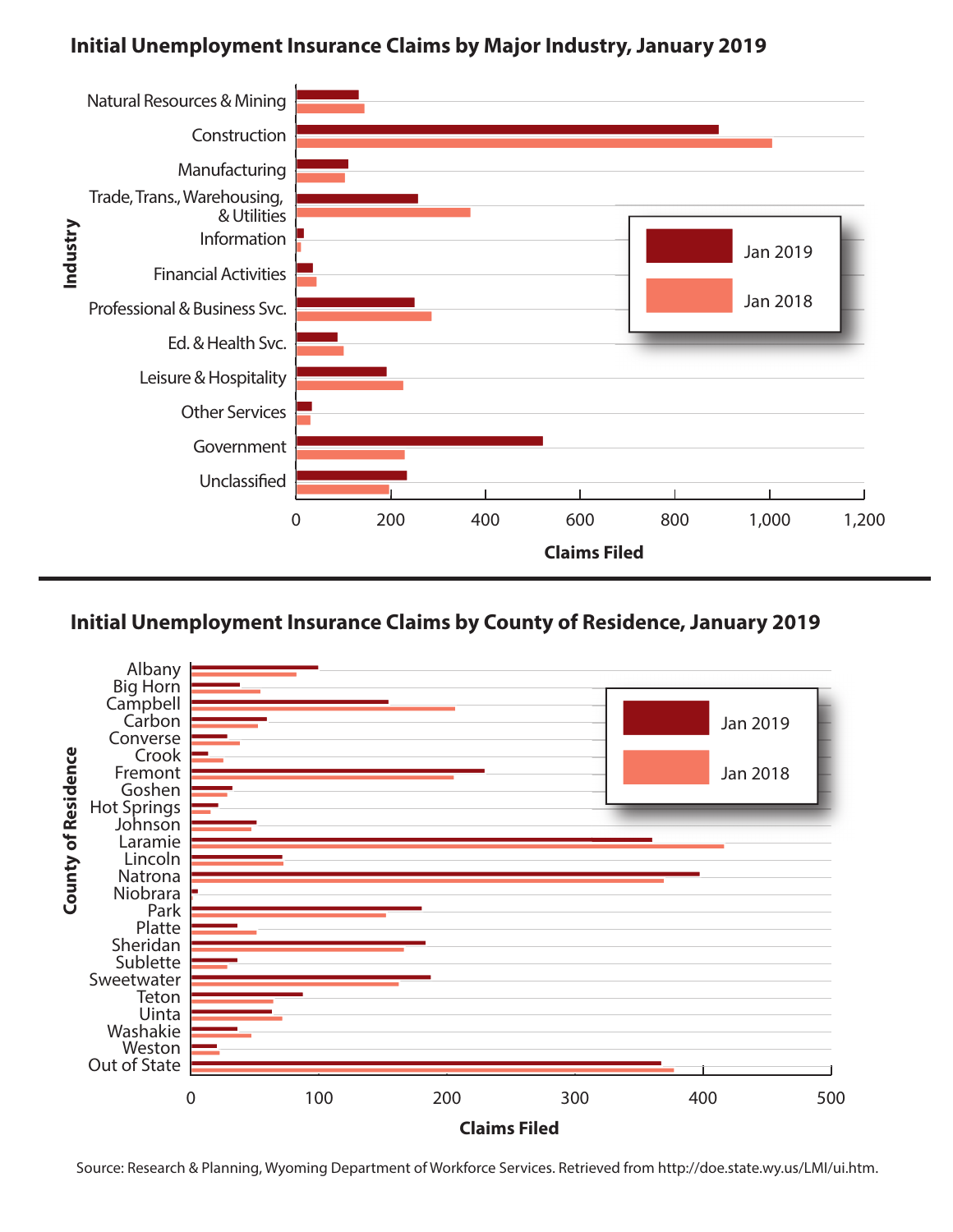#### Continued Weeks Claimed Tables

|                                                          |        |                        |        | Percent Change Claims |          | <b>Difference</b> |
|----------------------------------------------------------|--------|------------------------|--------|-----------------------|----------|-------------------|
| <b>Wyoming Statewide</b>                                 |        | Claims Filed<br>Dec-18 |        | Jan-19                | $Jan-19$ | Jan-19<br>Jan-18  |
|                                                          | Jan-19 |                        | Jan-18 | Dec-18                | Jan-18   |                   |
| <b>Total Continued Weeks Claimed</b>                     | 16,276 | 12,519                 | 19,955 | 30.0                  | $-18.4$  | $-3,679$          |
| <b>Total Unique Claimants</b>                            | 4,329  | 4,044                  | 5,059  | 7.0                   | $-14.4$  | -730              |
| <b>Benefit Exhaustions</b>                               | 479    | 350                    | 279    | 36.9                  | 71.7     | 200               |
| <b>Benefit Exhaustion Rates</b>                          | 11.1%  | 8.7%                   | 5.5%   | 2.4%                  | 5.5%     |                   |
| <b>Goods-Producing</b>                                   | 6,432  | 4,256                  | 8,351  | 51.1                  | $-23.0$  | -1,919            |
| Natural Resources and Mining (11,21)                     | 850    | 697                    | 881    | 22.0                  | $-3.5$   | -31               |
| Mining $(21)$                                            | 682    | 544                    | 633    | 25.4                  | 7.7      | 49                |
| Oil & Gas Extraction (211)                               | 86     | 76                     | 63     | 13.2                  | 36.5     | 23                |
| Construction (23)                                        | 5,040  | 3,220                  | 6,776  | 56.5                  | $-25.6$  | $-1,736$          |
| Manufacturing (31 - 33)                                  | 542    | 337                    | 692    | 60.8                  | $-21.7$  | $-150$            |
| <b>Service-Providing</b>                                 | 6,315  | 5,937                  | 7,958  | 6.4                   | $-20.6$  | $-1,643$          |
| Trade, Transportation, and Utilities (22,42,44-45,48-49) | 1,483  | 1,305                  | 2,176  | 13.6                  | $-31.8$  | $-693$            |
| Wholesale Trade (42)                                     | 240    | 232                    | 330    | 3.4                   | $-27.3$  | -90               |
| Retail Trade (44 - 45)                                   | 766    | 651                    | 1,323  | 17.7                  | $-42.1$  | $-557$            |
| Transportation, Warehousing and Utilities (22,48 - 49)   | 477    | 422                    | 523    | 13.0                  | $-8.8$   | -46               |
| Information (51)                                         | 148    | 135                    | 98     | 9.6                   | 51.0     | 50                |
| Financial Activities (52, 53)                            | 226    | 252                    | 375    | $-10.3$               | $-39.7$  | $-149$            |
| Professional and Business Services (54 - 56)             | 1,898  | 1,235                  | 1,964  | 53.7                  | $-3.4$   | -66               |
| Educational and Health Services (61 - 62)                | 575    | 512                    | 787    | 12.3                  | $-26.9$  | $-212$            |
| Leisure and Hospitality (71 - 72)                        | 1,733  | 2,306                  | 2,267  | $-24.8$               | $-23.6$  | $-534$            |
| Other Services, except Public Admin. (81)                | 245    | 185                    | 284    | 32.4                  | $-13.7$  | $-39$             |
| Government                                               | 2,346  | 1,321                  | 2,028  | 77.6                  | 15.7     | 318               |
| <b>Federal Government</b>                                | 1,627  | 709                    | 1,041  | 129.5                 | 56.3     | 586               |
| <b>State Government</b>                                  | 121    | 87                     | 235    | 39.1                  | $-48.5$  | $-114$            |
| Local Government                                         | 598    | 525                    | 750    | 13.9                  | $-20.3$  | $-152$            |
| Local Education                                          | 119    | 133                    | 200    | $-10.5$               | $-40.5$  | $-81$             |
| <b>Unclassified</b>                                      | 1,181  | 1,003                  | 1,616  | 17.7                  | $-26.9$  | -435              |
| <b>Laramie County (Place of Residence)</b>               |        |                        |        |                       |          |                   |
| <b>Total Continued Weeks Claimed</b>                     | 2,183  | 1,496                  | 2,839  | 45.9                  | $-23.1$  | -656              |
| <b>Total Unique Claimants</b>                            | 575    | 493                    | 691    | 16.6                  | $-16.8$  | -116              |
| Goods-Producing                                          | 943    | 701                    | 1,514  | 34.5                  | $-37.7$  | -571              |
| Construction                                             | 885    | 660                    | 1,331  | 34.1                  | $-33.5$  | -446              |
| <b>Service-Providing</b>                                 | 948    | 634                    | 1,053  | 49.5                  | $-10.0$  | -105              |
| Trade, Transportation, and Utilities (22,42,44-45,48-49) | 199    | 166                    | 330    | 19.9                  | $-39.7$  | $-131$            |
| Financial Activities (52, 53)                            | 41     | 47                     | 88     | $-12.8$               | $-53.4$  | -47               |
| Professional and Business Services (54 - 56)             | 443    | 189                    | 306    | 134.4                 | 44.8     | 137               |
| Educational and Health Services (61 - 62)                | 86     | 77                     | 155    | 11.7                  | $-44.5$  | $-69$             |
| Leisure and Hospitality (71 - 72)                        | 89     | 78                     | 100    | 14.1                  | $-11.0$  | $-11$             |
| Government                                               | 183    | 81                     | 176    | 125.9                 | 4.0      | $\overline{7}$    |
| Unclassified                                             | 108    | 79                     | 94     | 36.7                  | 14.9     | 14                |
| <b>Natrona County (Place of Residence)</b>               |        |                        |        |                       |          |                   |
| <b>Total Continued Weeks Claimed</b>                     | 2,089  | 1,499                  | 2,825  | 39.4                  | $-26.1$  | -736              |
| <b>Total Unique Claimants</b>                            | 581    | 479                    | 731    | 21.3                  | $-20.5$  | $-150$            |
| Goods-Producing                                          | 818    | 521                    | 1,320  | 57.0                  | $-38.0$  | -502              |
| Construction                                             | 654    | 399                    | 1,129  | 63.9                  | $-42.1$  | $-475$            |
| <b>Service-Providing</b>                                 | 1,086  | 907                    | 1,352  | 19.7                  | $-19.7$  | -266              |
| Trade, Transportation, and Utilities (22,42,44-45,48-49) | 259    | 209                    | 420    | 23.9                  | $-38.3$  | -161              |
| Financial Activities (52, 53)                            | 49     | 55                     | 76     | $-10.9$               | $-35.5$  | -27               |
| Professional and Business Services (54 - 56)             | 303    | 200                    | 342    | 51.5                  | $-11.4$  | $-39$             |
| Educational and Health Services (61 - 62)                | 161    | 138                    | 162    | 16.7                  | $-0.6$   | $-1$              |
| Leisure and Hospitality (71 - 72)                        | 211    | 217                    | 275    | $-2.8$                | $-23.3$  | -64               |
| Government                                               | 118    | 35                     | 111    | 237.1                 | 6.3      | 7                 |
| <b>Unclassified</b>                                      | 65     | 34                     | 40     | 91.2                  | 62.5     | 25                |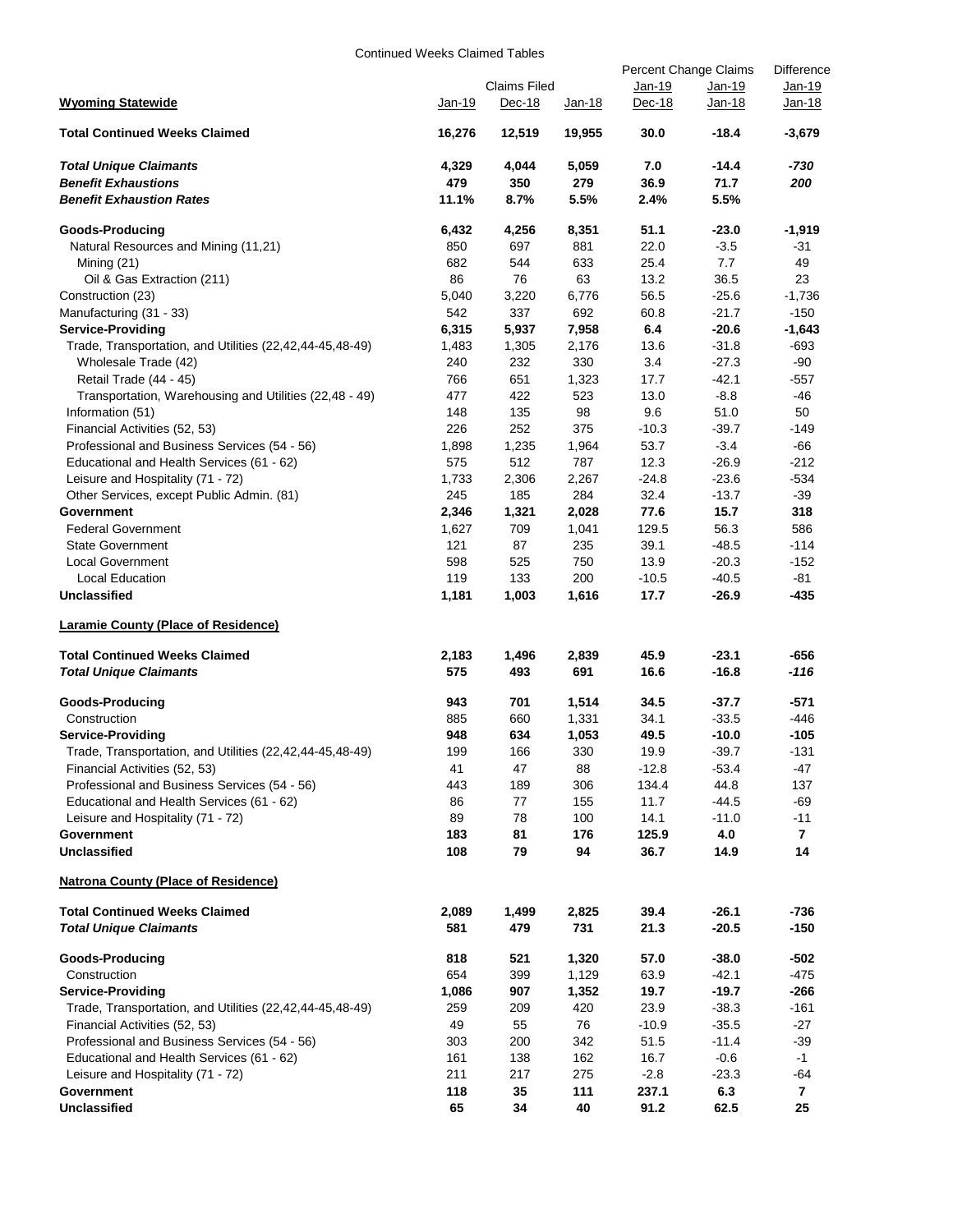### **Continued Unemployment Insurance Claims by Major Industry, January 2019**





Source: Research & Planning, Wyoming Department of Workforce Services. Retrieved from http://doe.state.wy.us/LMI/ui.htm.